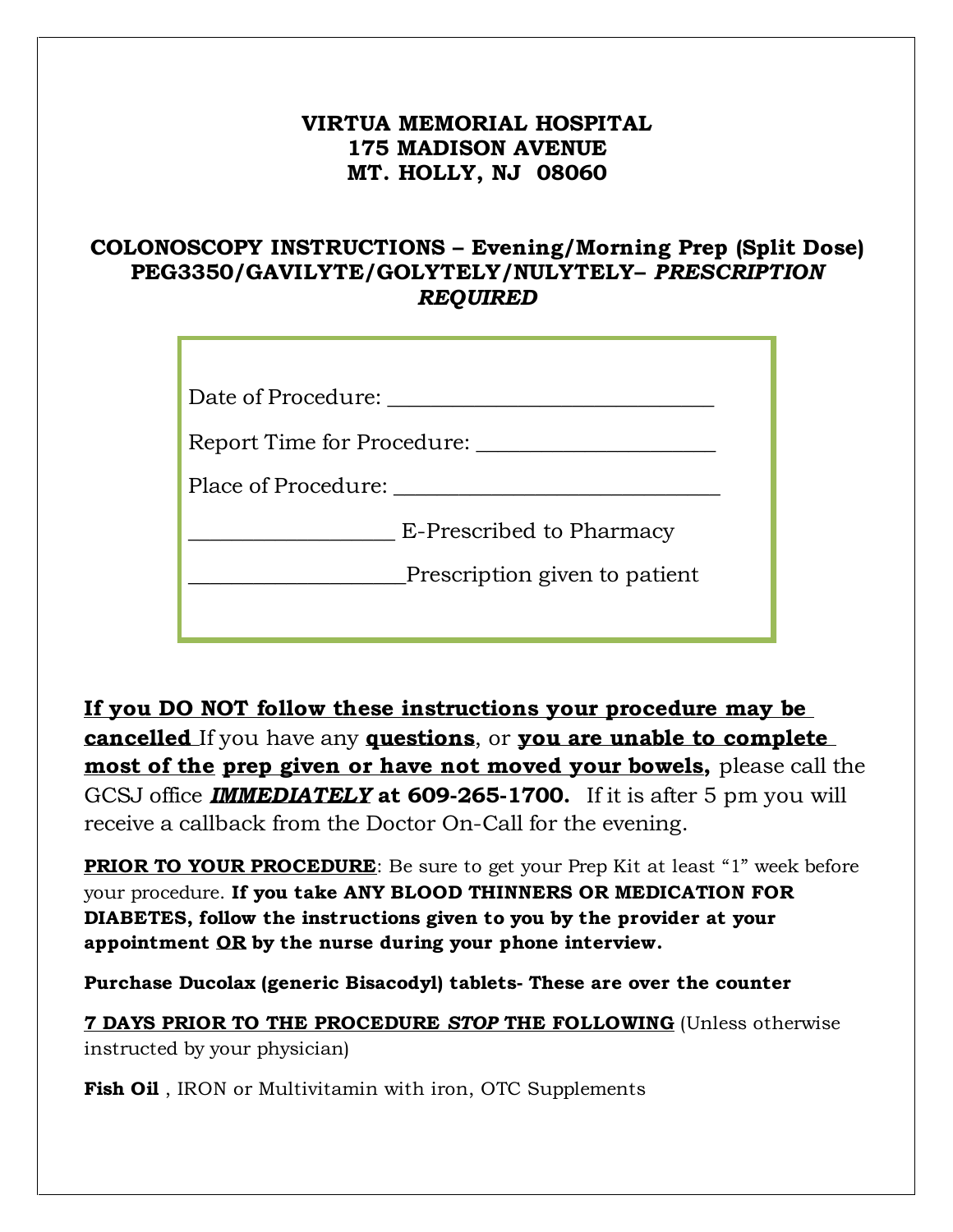#### **THE ENTIRE DAY BEFORE THE PROCEDURE – (YOUR PREP DAY)**

You are to be on a CLEAR LIQUID DIET. **NO SOLID FOOD (NO RED or PURPLE** 

#### **COLORED PRODUCTS – ORANGE IS OK)**

This includes **only** the following:

- 1. Water
- 2. Clear Broth: chicken, beef, vegetable
- 3. Clear juices: apple, white grape, white cranberry
- 4. Soft drinks: soda, Gatorade, lemonade- **NO RED OR PURPLE**
- 5. Coffee or tea: (hot or iced) NO CREAM, MILK, or POWDERED CREAMER
- 6. Jell-O- **NO RED OR PURPLE**
- 7. Popsicles (without fruit or cream), lemon sorbet, Italian Ice

### **START PREP: Plan on being at home during your prep. For your comfort you may use Vaseline or moistened baby wipes around the anal area.** *PLEASE FOLLOW OUR INSTRUCTIONS,* **DO NOT follow the instructions on the box.**

**Begin** the prep between 5:00 pm and 7:00 pm (day prior to the procedure)

- 1. Mix the solution in the morning the day before you colonoscopy
- 2. Add lukewarm drinking water to top of the line on bottle
- 3. Cap the bottle and shake well until the powder is dissolved-The solution should clear and colorless- Then place solution in the refrigerator
- 4. Take 4 Dulcolax (Bisacodyl) by 4pm the day before colonoscopy
- 5. By 5pm no later than 7pm drink  $\frac{1}{2}$  of the solution
- 6. Drink 8 ounces every 10-15 minutes until you have completed the dose

After drinking  $\frac{1}{2}$  the contents of the first container, then refrigerate overnight.

Try to be up and about (active) as much as possible while drinking the solution. You may continue to drink clear liquids from the list during the prep time the evening before your procedure. It is important for you to prevent yourself from becoming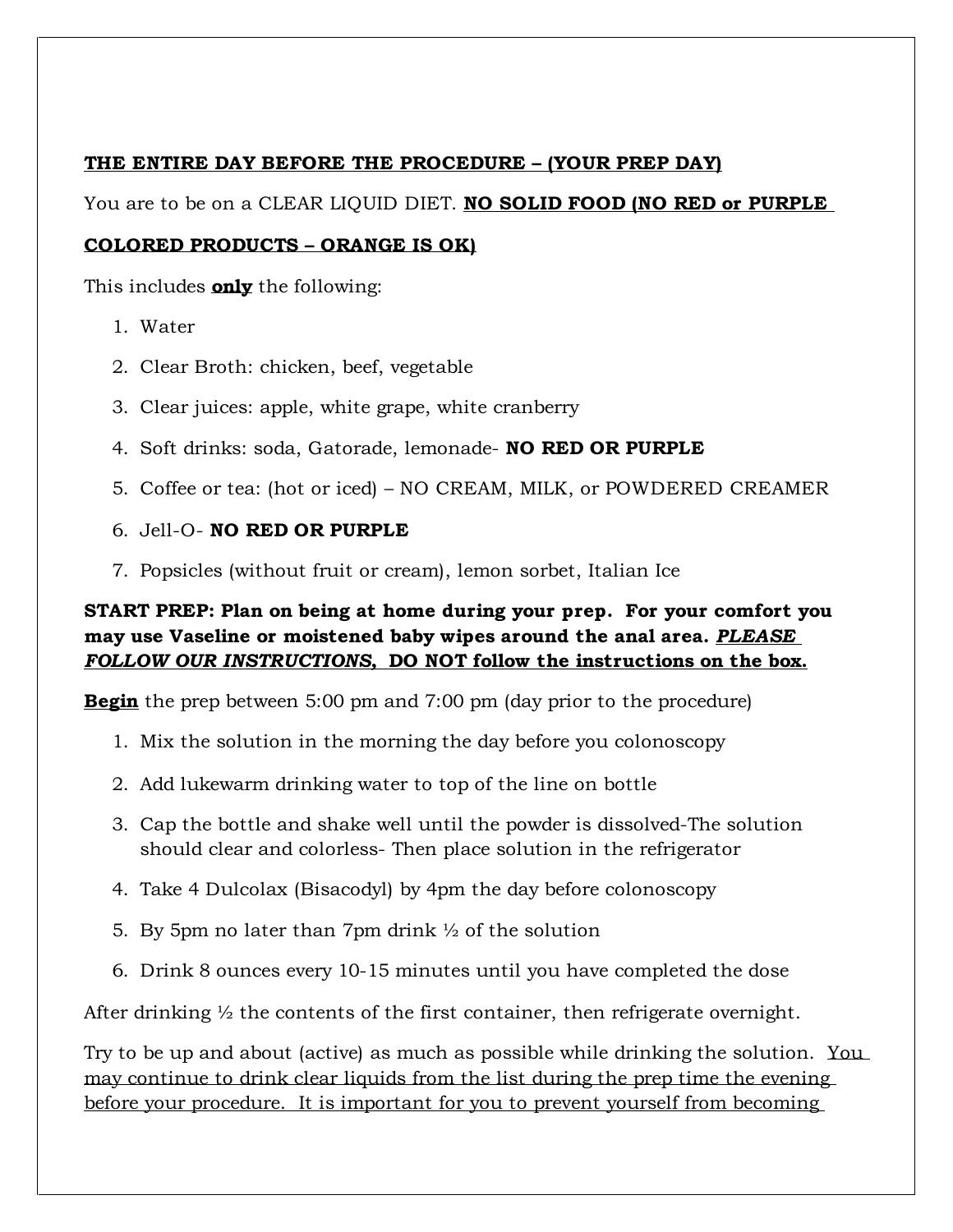## dehydrated so KEEP DRINKING THE RECOMMENDED CLEAR LIQUIDS up **until midnight.**

## *No hard candy, Lifesavers, mints, gum or Smoking BEFORE SCHEDULED PROCEDURE TIME.*

**MORNING OF THE PROCEDURE : Your morning prep start time will be 6 HOURS PRIOR TO THE START OF YOUR PROCEDURE. GCSJ will advise you when to begin.**

**\*\*\*\*You must finish your prep and not drink anything else within 5 hours of your procedure\*\*\*\*\*\***

1. **Begin** your second dose the morning of your colonoscopy starting at am. Follow the same instructions as you did with first bottle of prep.

### **EXCEPT:**

You **MAY** take your morning medications after your last sip of the morning prep with a sip of water. **MEDS SHOULD BE TAKEN FOUR HOURS PRIOR TO PX.** However, if you are DIABETIC, you **MAY NOT** take your diabetes medication.

*You are required to have a responsible party over the age of 18 accompany you to provide transportation after your procedure. For the safety of our patients, we do not allow our patients to drive themselves home. Public transportation is not permitted without a responsible person to accompany you in the taxi, bus, etc. We recommend that your driver wait for you during the visit to the surgical center.*

**PLEASE NOTE:** Female patients, of childbearing age, (up to and including the age of 50) *will be required to provide a urine specimen for pregnancy testing. This is required for the administration of anesthesia on the day of your procedure. Please avoid urinating immediately prior to your arrival the day of your procedure to prevent delay or possible cancellation.*